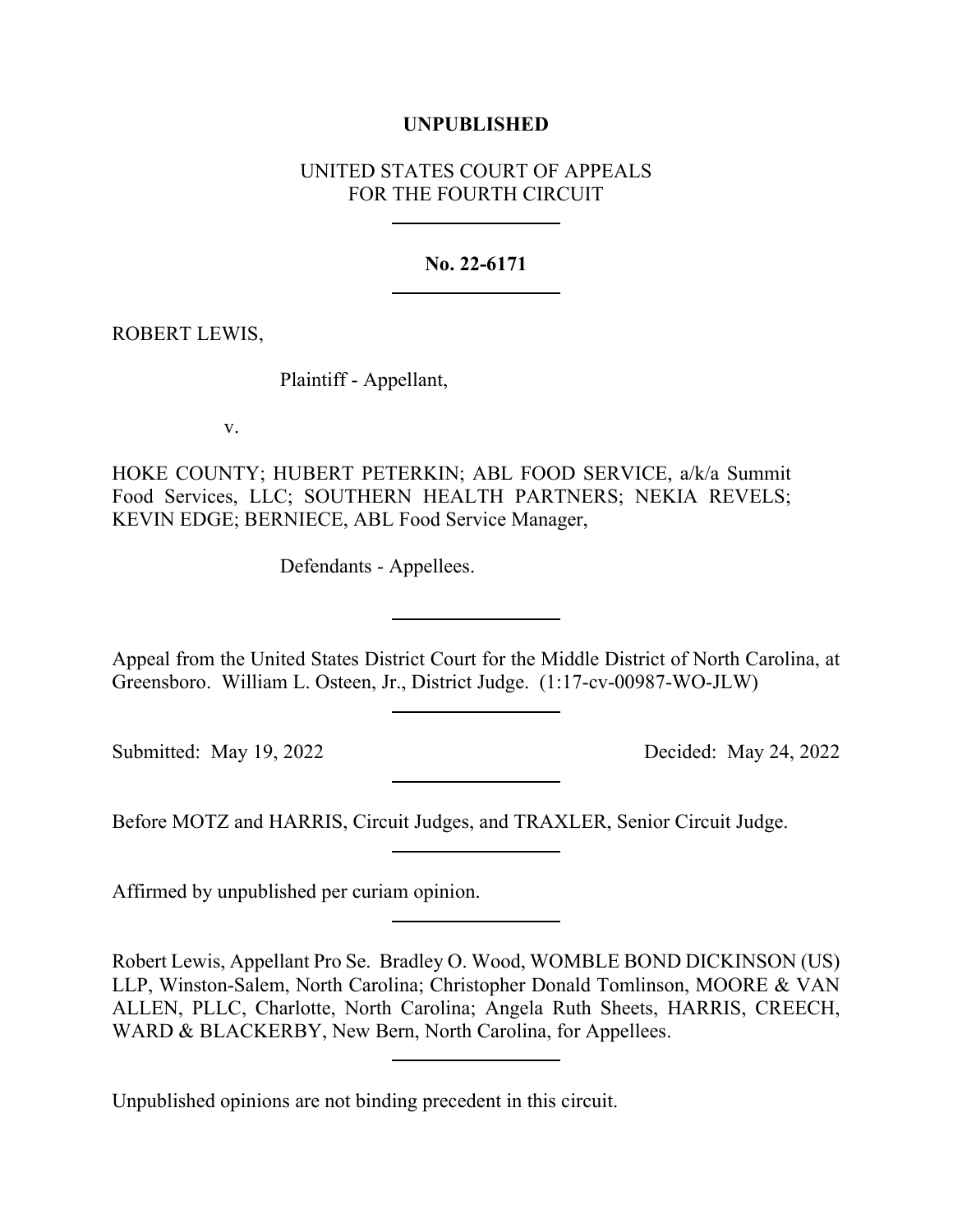## PER CURIAM:

Robert Lewis appeals the district court's order accepting the magistrate judge's recommendation and granting Appellees summary judgment on Lewis' 42 U.S.C. § 1983 complaint. Lewis also challenges the district court's orders denying his motions for appointment of counsel, denying his motion to compel discovery, and striking his reply briefs as untimely filed. We affirm.

Regarding the district court's order granting Appellees summary judgment, the district court referred this case to a magistrate judge pursuant to 28 U.S.C. § 636(b)(1)(B). The magistrate judge recommended that relief be denied and advised Lewis that failure to file timely, specific objections to this recommendation could waive appellate review of a district court order based upon the recommendation. The timely filing of specific objections to a magistrate judge's recommendation is necessary to preserve appellate review of the substance of that recommendation when the parties have been warned of the consequences of noncompliance. *Martin v*. *Duffy*, 858 F.3d 239, 245 (4th Cir. 2017); *Wright v. Collins*, 766 F.2d 841, 846-47 (4th Cir. 1985); *see also Thomas v. Arn*, 474 U.S. 140, 154-55 (1985). Although Lewis received proper notice and filed timely objections to the magistrate judge's recommendation, the district court found that the objections were not specific to the particularized legal recommendations made by the magistrate judge.[\\*](#page-1-0) Accordingly, Lewis has waived appellate review of the district court's order. *See Martin*,

<span id="page-1-0"></span><sup>\*</sup> Lewis does not challenge this finding in his informal brief and has therefore waived review of it on appeal. 4th Cir. R. 34(b) (limiting this Court's review to issues raised in informal brief); *Jackson v. Lightsey*, 775 F.3d 170, 177 (4th Cir. 2014) (same).